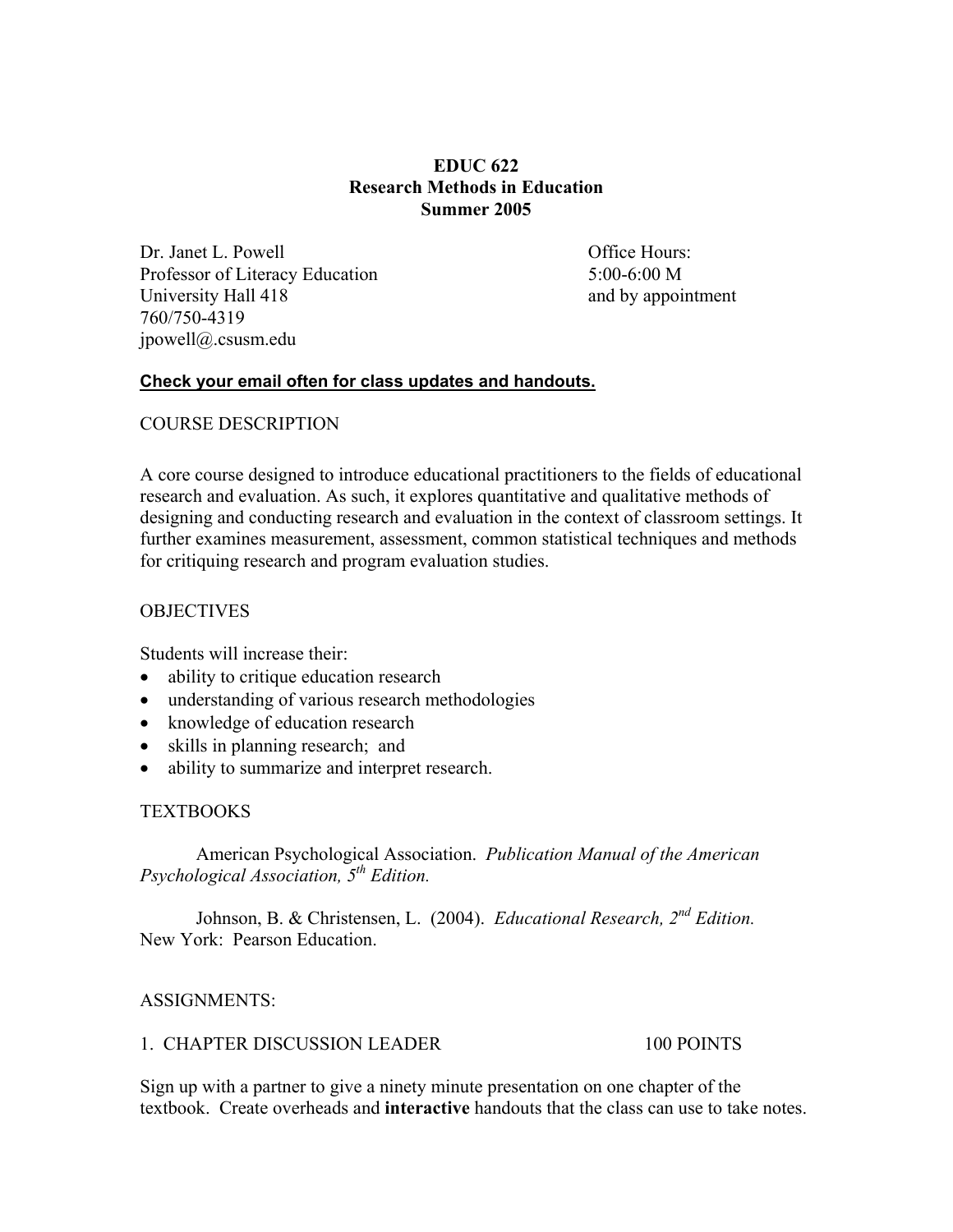## **Email your handout to the professor for approval at least two days before your presentation.**

3. RESEARCH PROPOSAL 200 POINTS

The final paper assignment is to write or revise *draft*s of the first three chapters of a thesis in *APA format.* You will give a 10 minute presentation of your paper *highlighting the methodology (Chapter Three)* at the end of the semester. Each chapter must be peer reviewed by two classmates.

Research Title

*Title Page* 

*Table of Contents* 

*Chapter One Introduction* 

*Background Statement of the Problem Purpose of the Study and Rationale Research Questions and Hypotheses Significance of Study and Applications Definitions of Terms Conclusions* 

> *Chapter Two Review of Literature*

*Introduction Subtopic One Subtopic Two Conclusions* 

> *Chapter Three Methodology*

*Introduction Design Subjects Materials Procedure Week one.* Text starts on the same line.  *Analysis of Data Conclusions* 

*References* 

*Appendix* 

*Time Schedule Instruments Other*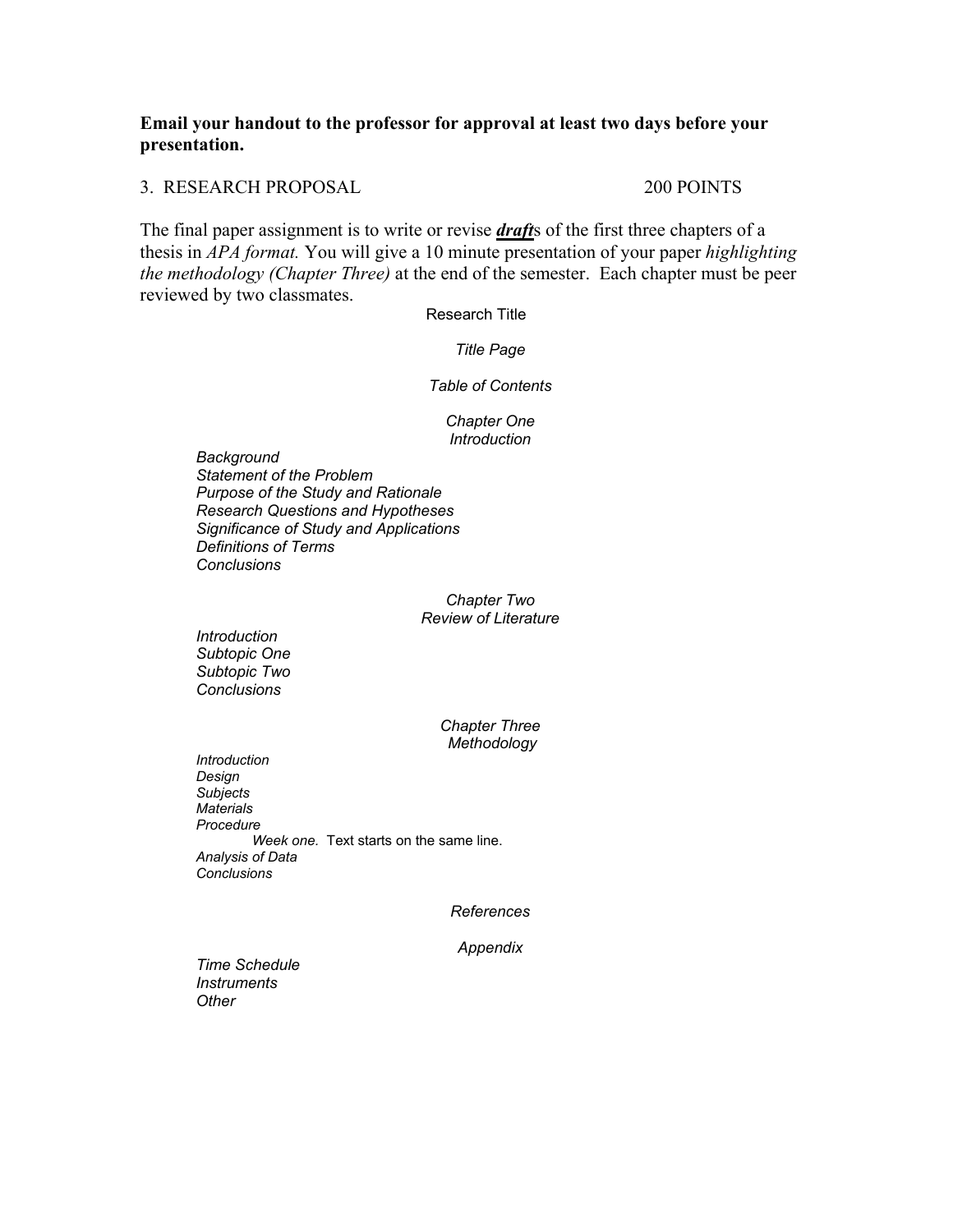#### **RESEARCH PROPOSAL RUBRIC**

| Category                                     | Chapter 1  | <b>Chapter 2</b> | <b>Chapter 3</b> | <b>References</b> | <b>Presentation</b> |
|----------------------------------------------|------------|------------------|------------------|-------------------|---------------------|
|                                              | Max 50 pts | Max 50 pts       | Max 50 pts       | Max 15 pts        | Max 35 pts          |
| Organization                                 |            |                  |                  |                   |                     |
| <b>Completeness</b>                          |            |                  |                  |                   |                     |
| <b>Content</b>                               |            |                  |                  |                   |                     |
| Relevance to<br><b>Topic</b>                 |            |                  |                  |                   |                     |
| <b>APA Format &amp;</b><br>other Conventions |            |                  |                  |                   |                     |

**Total Score \_\_\_\_\_** 

# **Master Thesis/Project Guidelines**

#### CHAPTER ONE INTRODUCTION/FOCUS OF THE THESIS/PROJECT

This chapter will define the research or project focus. Explain what you hope to accomplish in your thesis/project. What issue is to be addressed? Definitions of terms must be very clear. Do not assume that your reader knows what you mean when you use educational jargon.

Thoughts for the Writer/Reader:

- Are terms and definitions clear?
- Is it clear what the focus of the research will be? One of two formats should be used:
	- 1) The research shows X, Y, and Z, but it doesn't show \_\_\_\_\_\_ -or-
	- 2) This research will help build upon the research of X, Y, and Z by
- Is the question *very* clear? Do you understand exactly what the author hopes to find?
- Is the chapter written in present tense? (With the exception of citations of other research; use past tense or present perfect tense for these--see APA)

# CHAPTER TWO REVIEW OF THE LITERATURE

This chapter will put the research or project in context with what is already known. Review what is currently known (and not known) about the issue. Where is the field in terms of what is happening with the topic? Put your project/issue into a theoretical context. What theories/ principles are you basing your projection? What are your assumptions? The review of the literature puts the project in perspective and lets the reader know why the project is of significance. It also provides a *critical analysis* of the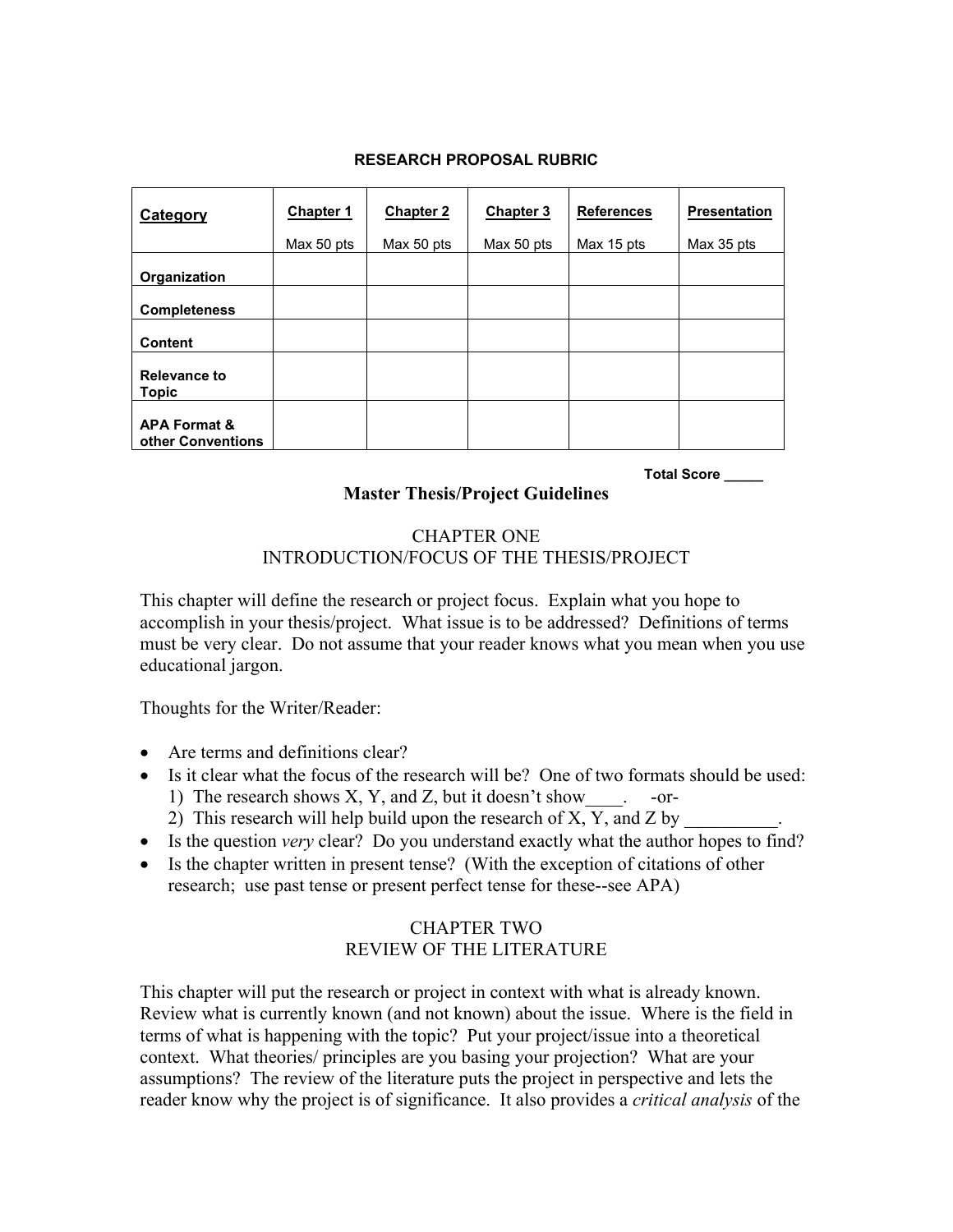# research. *You must have at least six relevant peer reviewed articles for this draft.*

Thoughts for the Writer/Reader:

- Is all the research discussed relevant to the question presented in Chapter One?
- Do you understand the essential elements of the each article cited? Did the author provide information on the methodology, subjects, and conclusions of each article? Did the author mention strengths and weaknesses of the research?
- Are the majority of the articles from professional, peer reviewed journals?
- Is the chapter written in past tense?

# CHAPTER THREE METHODOLOGY

This chapter describes the research or project designs and data collection. How will the research/project be conducted? Why did you select that design? What must be done in order for you to accomplish your goals? In the introduction to this Chapter, cite Charles identifying the methodology you have selected and a clear rationale for using that methodology.

Thoughts for the Writer/Reader:

- Are descriptions of the methodology specific enough that someone could replicate?
- Is it clear who did what and when? Is it clear how these decisions were made?
- Whenever possible, did the author use examples of classroom scenarios, student work, teacher lesson plans, etc.?
- Is the chapter written in past tense?

If a project, did the author list conclusions from the review of literature and list specifically how those conclusions will be implemented into the final project?

# **General Guidelines for Peer Review:**

- APA format should be followed. Read APA for important information on such things as spacing, margins, etc.
- Give the author specific feedback on what you understood and what you didn't understand
- Think about how well the chapter holds together. Does it all seem relevant and necessary? Could any parts be cut?
- Does it all make sense? What needs clarification?
- Is there a clear and easy to follow organization? Are large pieces of text broken up? Are there appropriate subheadings?
- Is the theoretical orientation of the writer clear?
- Is there a summary and/or a concluding paragraph? This should be a transition to what will follow.
- Are all necessary terms defined? (Assume someone familiar with education will be the reader, but do not assume that they will understand all professional jargon).
- Did the author use spell check?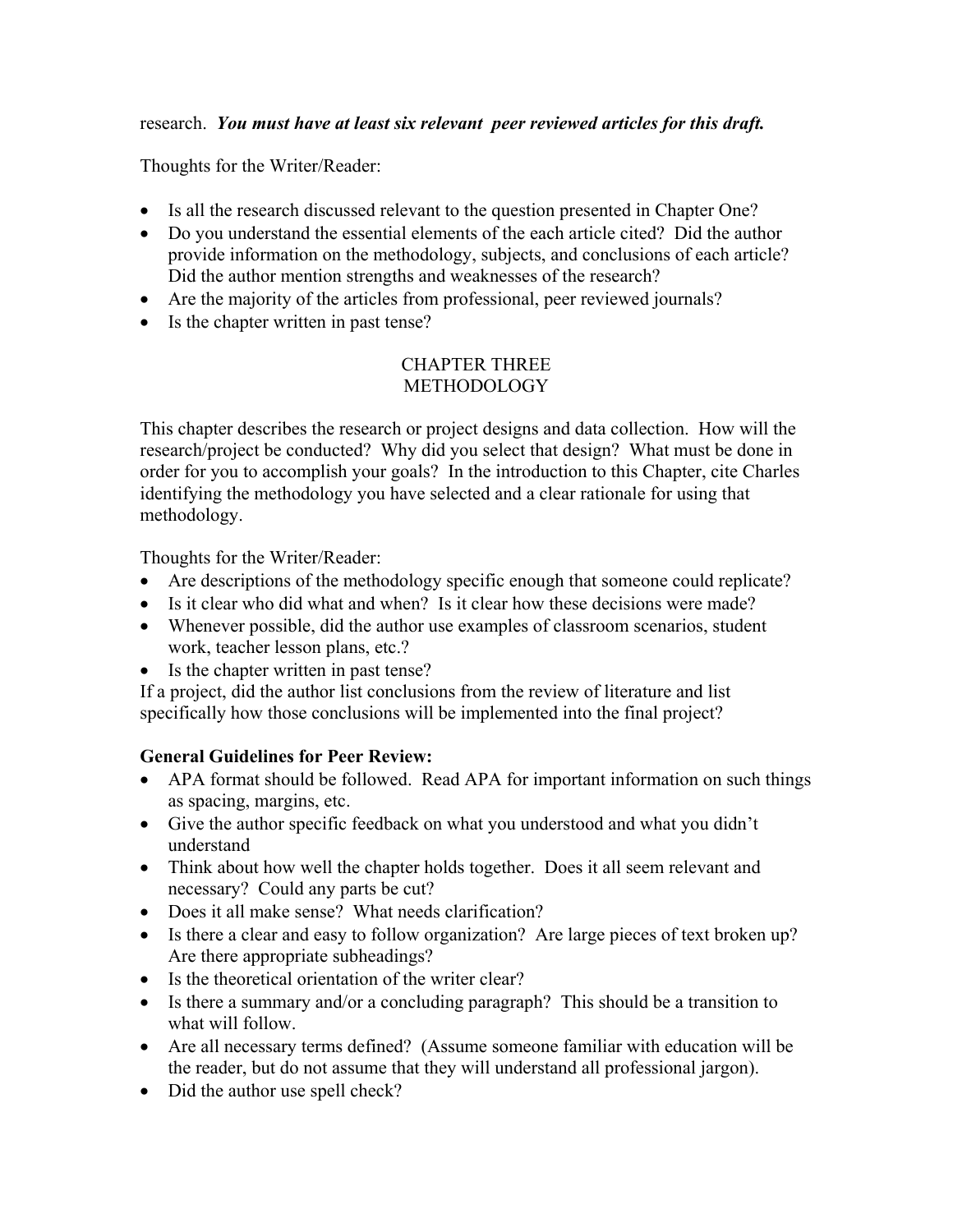- Did the author cite properly? Are all citations in the reference page? Anything that is quoted needs a page number. Quotes longer than five lines are set apart by single spacing and indenting both margins.
- Are there too many or two few quotes? Many times it is preferable to paraphrase and then cite an author.
- As much as possible, did the author find the original source and cite them (rather than citing what someone else cited). However, if the author used a secondary source, did he or she follow the guidelines?
- Did the author use proper tense? APA suggests different tenses for different chapters. The main thing to remember is to be consistent within chapters.

# *DISCLAIMER!: YOU ARE NOT DONE WITH CHAPTERS 1-3 UNTIL YOUR FIRST AND SECOND READERS SAY YOU ARE!!!!!!!!*

# 4. ATTENDANCE & PARTICIPATION 100 POINTS

You are expected to arrive on time, be a good listener and participant, and be prepared for class. Points for overall attendance and participation will be determined at the end of the semester.

# **COE Attendance Policy**

*Due to the dynamic and interactive nature of courses in the College of Education, all students are expected to attend all classes and participate actively. At a minimum, students must attend more than 80% of class time, or student may not receive a passing grade for the course at the discretion of the instructor. Individual instructors may adopt more stringent attendance requirements. Should the student have extenuating circumstances, s/he should contact the instructor* 

# **IMPORTANT: You cannot receive an "A" if you miss more than two classes. You cannot receive a "B" if you miss more than three classes.**

Grading Scale (based on percentages of the above points):

| 100-94 | A     |
|--------|-------|
| 93-91  | $A -$ |
| 90-88  | $B+$  |
| 87-84  | B     |
| 83-81  | $B -$ |
| 80-71  | €     |

## **APA Style**

# **You will be expected to follow APA for the following:**

|                        | $5^{th}$ Edition |
|------------------------|------------------|
| Title page             | p. 10, 306       |
| Levels of headings     | p. 113, 307-8    |
| Page numbers & headers | p. 12, 288       |
| Writing numbers        | p. 122           |
| Citations in text      | p. 207-214       |
| Reference Page         | p. 215-281, 313  |
| <b>Block Quotes</b>    | p. 121, 117-119  |
|                        |                  |